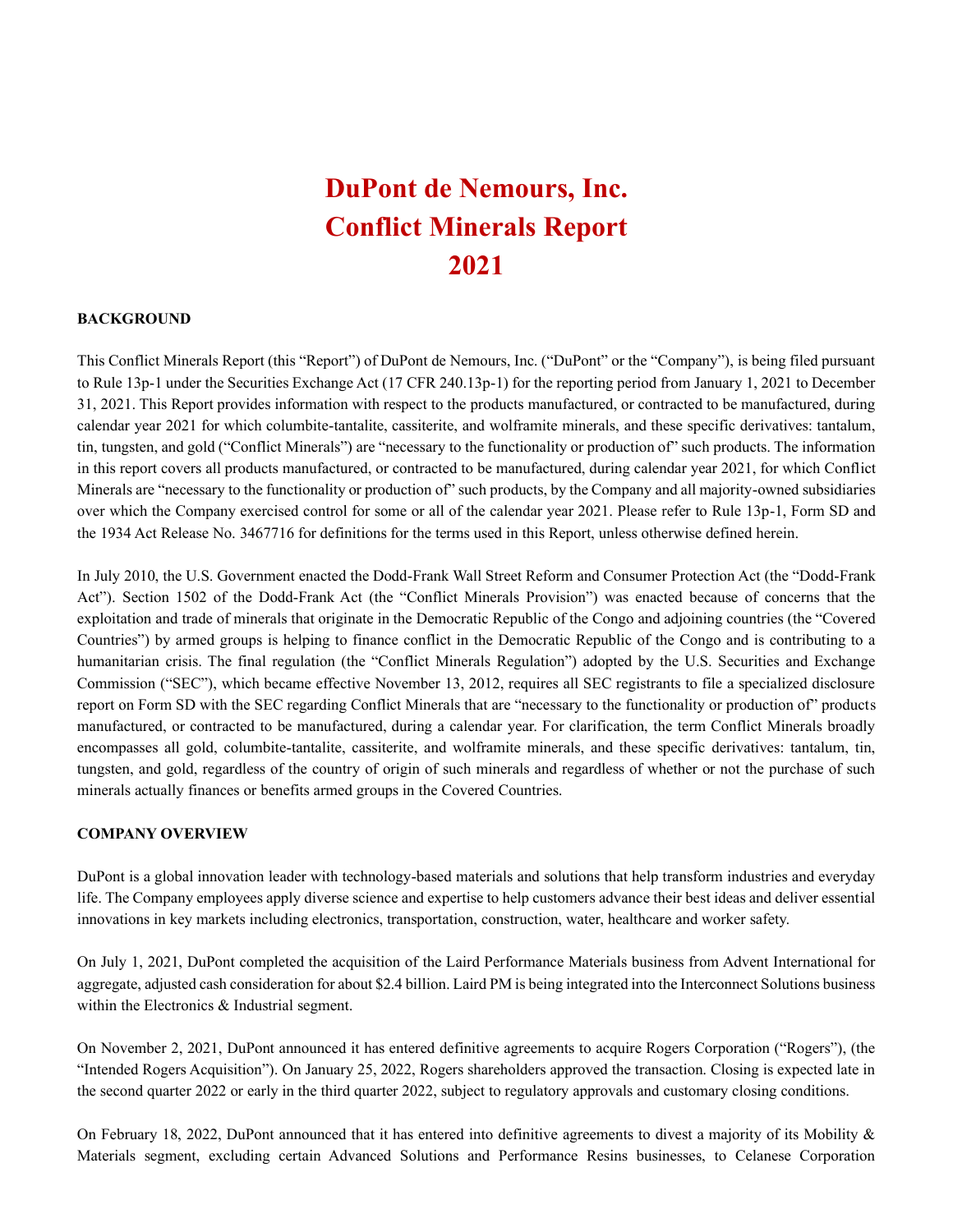("Celanese"), (the "M&M Divestiture"). Closing is expected around the end of 2022, subject to regulatory approvals and customary closing conditions.

The Company also announced on February 18, 2022 that its Board of Directors has approved the divestiture of the Delrin® acetal homopolymer (H-POM) business. In addition to the entry into definitive agreements, the Company anticipates that the closing of the sale of Delrin® would be subject to regulatory approvals and other customary closing conditions, (the "Delrin® Business Divestiture" and together with the M&M Divestiture, the "M&M Divestitures").

As of March 31, 2022, results of operations and the assets and liabilities of the businesses in scope for the M&M Divestitures are presented as discontinued operations. The Auto Adhesives & Fluids, Multibase<sup>TM</sup> and Tedlar<sup>®</sup> product lines previously within the historic Mobility & Materials segment (the "Retained Businesses") are not included in the scope of the intended divestitures. The Retained Businesses are reported in Corporate & Other.

# **CONFLICT MINERALS**

## *Principles*

As a global purchaser and supplier of goods, DuPont is committed to preventing the use of Conflict Minerals that fund armed conflict in the Covered Countries. DuPont's Statement of Principles regarding the sourcing of Conflict Minerals is available on its website at www.dupont.com/position-statements.html.

During its review process, DuPont determined that for calendar year 2021, Conflict Minerals were necessary to the functionality or production of certain products (the "SP Covered Products") that were manufactured or contracted to be manufactured by DuPont's Electronics & Industrial, Water & Protection, and the historic Mobility & Materials, (collectively, the "Businesses"). These Businesses are downstream in the supply chain from Conflict Mineral smelters/refiners, and upstream from the products' end-users, which include industrial users, converters and retailers who eventually sell final products to end-consumers. Because the Conflict Minerals for the Businesses entered the Company's supply chain many layers removed, it can be difficult to determine the country of origin. Therefore, the Businesses worked directly with their respective raw material vendors to determine the sources and origins used in the manufacturing of their products.

The Businesses used a cross-functional team to implement processes related to the responsible sourcing of Conflict Minerals, including the purchasing, legal, supply chain, and product stewardship functions. The Businesses' respective due diligence processes and implementation thereof were designed to conform in all material respects to the OECD Due Diligence Guidance for Responsible Supply Chains of Minerals from Conflict-Affected and High-Risk Areas ("OECD"), specifically as it relates to "Downstream companies" in the case of the Businesses.

The Businesses communicated information about the Conflict Minerals Provision and the Conflict Minerals Regulation, its purchasing policy with regard to Conflict Minerals, its expectations with regard to vendor sourcing of Conflict Minerals and requested the vendor to provide a completed Conflict Minerals reporting template (the "CMRT"). The Template was created by the Responsible Minerals Initiative, formerly the Conflict-Free Sourcing Initiative, ("RMI"), founded by members of the Responsible Business Alliance and the Global e-Sustainability Initiative. The CMRT includes a number of questions pertaining to the responsible sourcing of Conflict Minerals and requires each vendor, as applicable, to identify, among other things, all of the smelters/refiners used to supply any Conflict Minerals contained in materials or products supplied by such vendor.

DuPont has established a data management and record retention program and maintains a "Master Supplier Database" which is utilized to manage supplier contact information and to send an initial request for information from suppliers as part of DuPont's reasonable country of origin inquiry ("RCOI").

DuPont conducts supply chain due diligence in accordance with the framework of the *OECD; Second Edition,* including the related supplements on gold, tin, tantalum and tungsten (the "OECD Guidance"), on the source and chain of custody of the Conflict Minerals contained in the Covered Products. The OECD Guidance provides a five-step framework for risk based due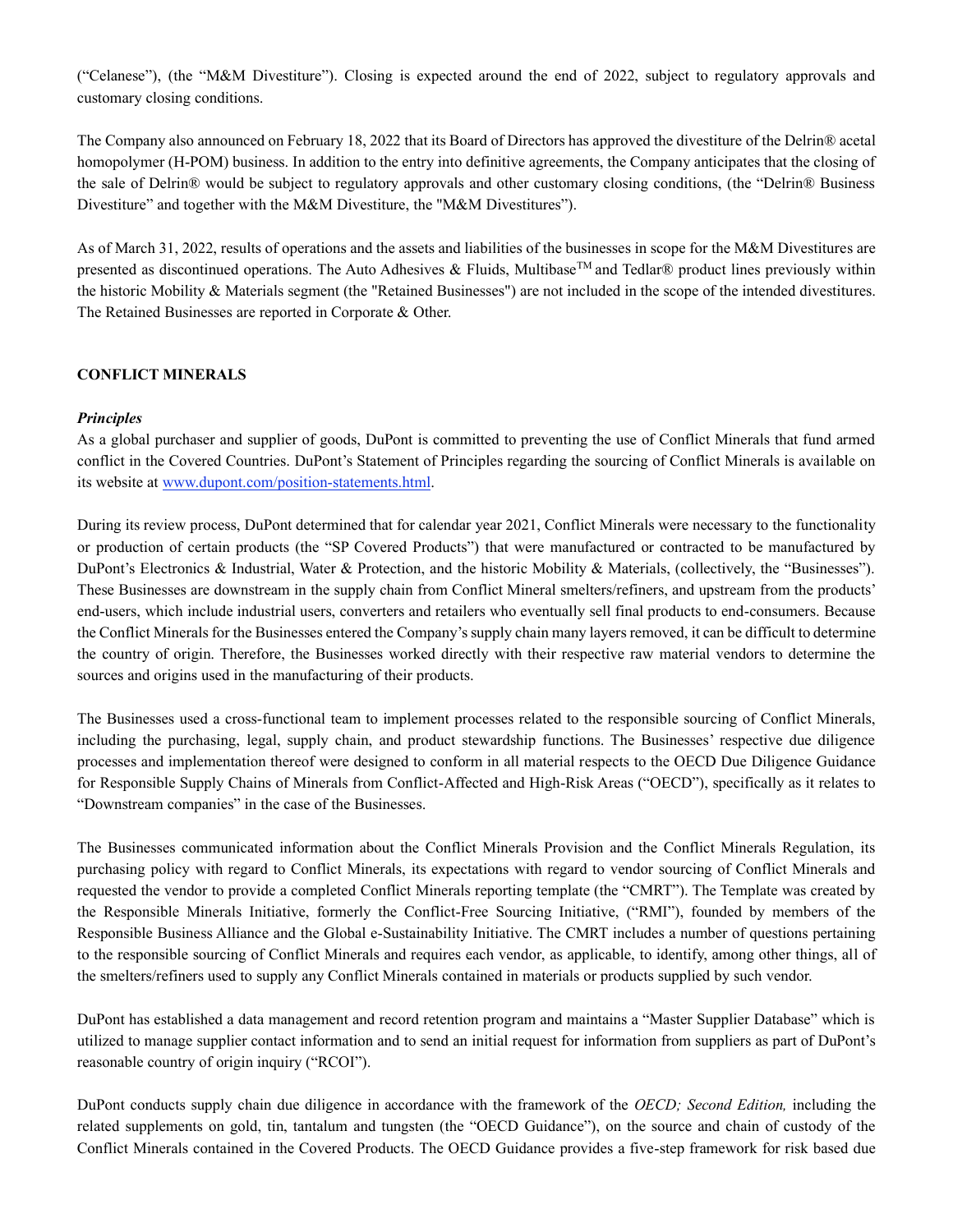diligence in the mineral supply chain. The five steps are (1) establish strong company management systems, (2) identify and assess risks in the supply chain, (3) design and implement a strategy to respond to identified risks, (4) carry out an independent third-party audit of the smelters'/refiners' due diligence and (5) report on supply chain due diligence.

For each of the SP Covered Products, DuPont conducted in good faith, a RCOI regarding the Conflict Minerals that included:

- 1. Mapping the Company's supply chain,
- 2. Contacting each supplier or vendor, (and where applicable contract manufacturers who independently procured raw materials) to determine if the minerals were sourced from the Democratic Republic of the Congo or adjoining countries, or were derived from scrap or recycled material, and
- 3. Obtaining written CMRT certifications from suppliers regarding the source for the 2021 Conflict Minerals.

The RCOI was reasonably designed to determine whether any of the Conflict Minerals contained in the SP Covered Products originated in the Covered Countries and whether the Conflict Minerals originated from recycled or scrap sources.

Following its RCOI, DuPont determined that it had sourced products incorporating Conflict Minerals from 32 suppliers for production of certain SP Covered Products that are part of its Electronics & Industrial and Water & Protection businesses. DuPont worked directly with these suppliers and received a completed CMRT from each supplier.

Based on the supplier responses, DuPont conducted additional due diligence regarding the source and supply chain for Conflict Minerals supplied by 15 of these suppliers which were used in the production of the SP Covered Products identified in the table below.

DuPont does not have a direct relationship with the smelters and mines at issue since it does not directly purchase these minerals from smelters or mines. However, the Company actively engages in trade associations and other external groups which include major manufacturers in the chemicals and electronics industries as well as other manufacturing sectors. DuPont leverages industry-wide initiatives to understand and evaluate upstream actors in the supply chain, including the RMI and the related CMRT. DuPont's due diligence included reliance on work conducted by the RMI, specifically the Responsible Minerals Assurance Process ("RMAP") which uses an independent third-party audit to identify smelters and refiners that have systems in place to assure sourcing of only conflict-free materials. A list of smelters and refiners that meet the RMAP audit standards is published on the RMI website. The RMAP audit standards are developed according to global standards including the OECD and the Dodd-Frank Act. After receiving the responses from the 15 suppliers, DuPont compared the results to the list of Conflict-Free Smelters maintained by the RMI and validated through the voluntary RMAP. All such smelters/refiners validated as Conflict-Free Smelters.

| <b>Product Line</b>      | <b>Identified SP Covered Products</b>                                                                                                        | <b>Conflict Mineral</b>             | <b>Covered Country</b>                  |
|--------------------------|----------------------------------------------------------------------------------------------------------------------------------------------|-------------------------------------|-----------------------------------------|
| Electronics & Industrial | Connectors; printed circuit boards;<br>Leadframes for integrated circuits;<br>Passive components (resistors,<br>capacitors, inductors, etc.) | Tin                                 | Democratic Republic of Congo,<br>Rwanda |
|                          | Molded polymeric parts and shapes Tin                                                                                                        |                                     | Democratic Republic of Congo            |
| Water & Protection       | Tychem <sup>®</sup> Test Kit<br>(99081000000001UV)                                                                                           | Tin<br>Tantalum<br>Tungsten<br>Gold | Democratic Republic of Congo,<br>Zambia |

For risks identified as a part of the due diligence process, DuPont has established an ongoing risk management and assessment program that includes: